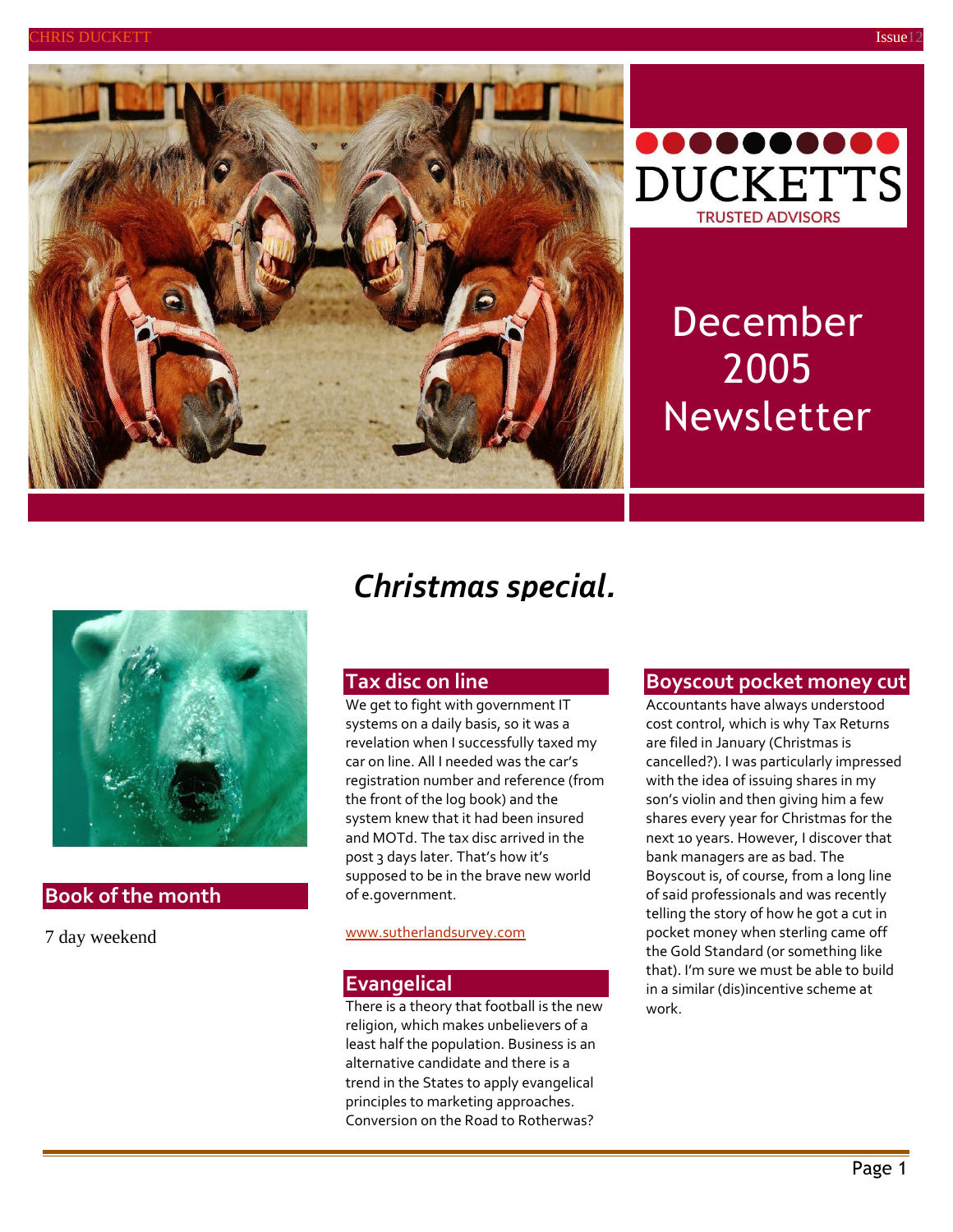## **Tinkering on**

The technical press has had a huge amount to say about the Chancellor's recent Pre Budget Report. His approach to tax mirrors his approach to the economy: it's all gone wrong, but it's somebody else's fault. The oddest thing (apart from the pensions debacle) is the story on Corporation Tax:

- A nil rate band of £10k was introduced in 2003 to "encourage enterprise"
- Loads of low-profit sole traders formed companies to take advantage of the effective £15k nil rate band this created (corporate + personal)
- The Treasury realised what it had done and called this tax evasion
- It then introduced the Non-Corporate Distribution (NCD) rules to fix the "problem". These rules are so obtuse, I never understood them.
- The PBR then abolishes the £10k band, making the NCD rules irrelevant, and putting tax back to

19% for profits up to £300k. Where it was before.

 As a random give-away, we go back to 50% First Year Allowances for plant and equipment from 1.4.06 (compared to 40% this year). He's also had a fiddle with the Pre Owned Asset rules, but these are simply unworkable. Can anybody explain the logic of this to me? Or is that my mistake?

#### **Disclaimer**

No merciful beheadings.